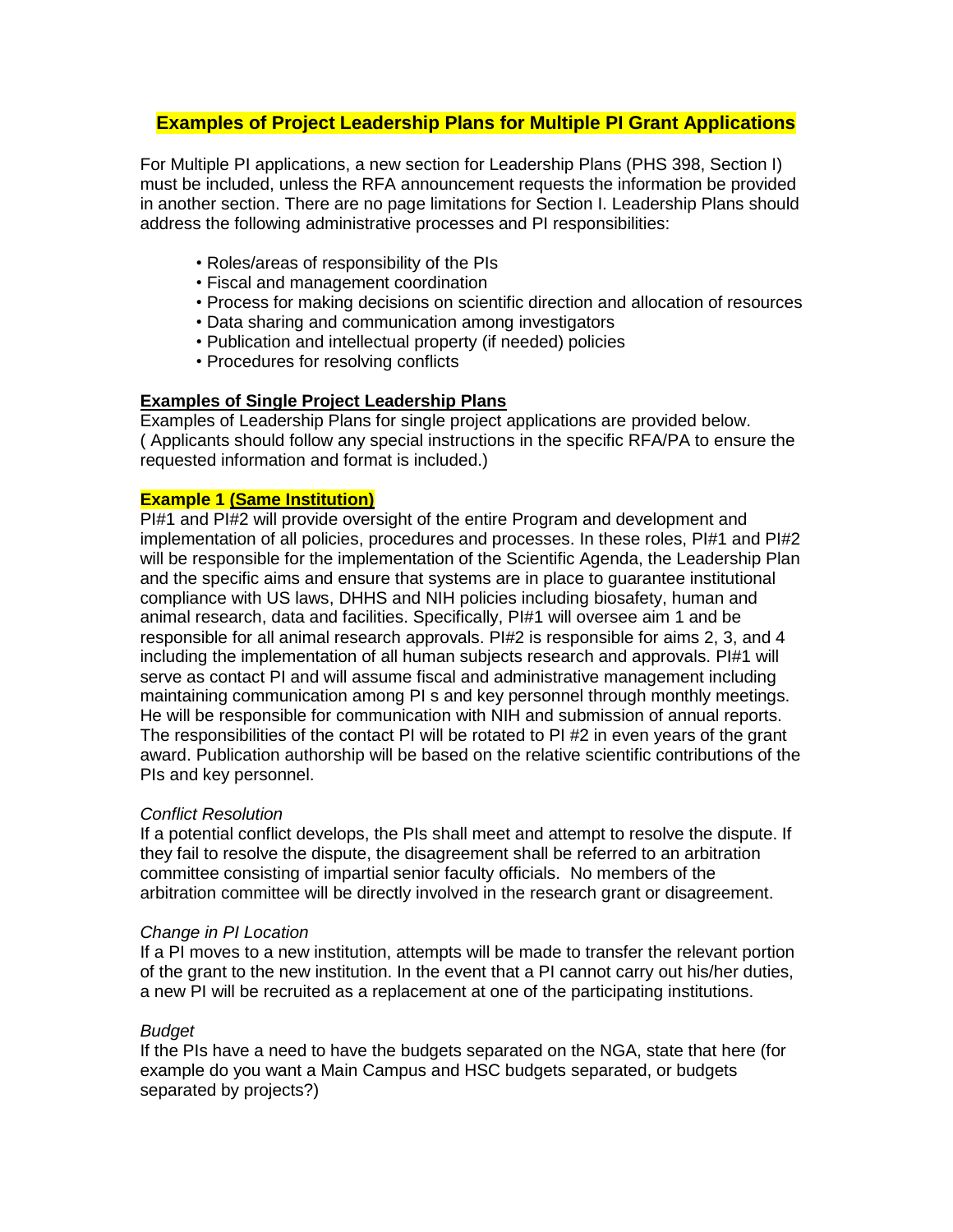# **Example 2 (Different Institutions)**

PI#1 at Institution A will be responsible for the oversight and coordination of project management for aim 1 involving the molecular design and production of vectors expressing tumor specific antigens. PI#2 at Institution B will be responsible for aims 2 and 3 including the in vivo and in vitro testing of vaccines. Each PI will be responsible for his own fiscal and research administration.

The PIs will communicate weekly, either by phone, e-mail, or in person, to discuss experimental design, data analysis, and all administrative responsibilities. All PIs will share their respective research results with other PIs, key personnel, and consultants. They will work together to discuss any changes in the direction of the research projects and the reprogramming of funds, if necessary. A publication policy will be established based on the relative scientific contributions of the PIs and key personnel. PI#1 will serve as contact PI and be responsible for submission of progress reports to NIH and all communication.

#### *Intellectual Property*

The Technology Transfer Offices at Institutions A and B will be responsible for preparing and negotiating an agreement for the conduct of the research, including any intellectual property. An Intellectual Property Committee composed of representatives from each institution that is part of the grant award, will be formed to work together to ensure the intellectually property developed by the PIs is protected according to the policies established in the agreement.

#### *Change in PI Location*

If a PI moves to a new institution, attempts will be made to transfer the relevant portion of the grant to the new institution. In the event that a PI cannot carry out his/her duties, a new PI will be recruited as a replacement at one of the participating institutions.

#### *Budget*

If the PIs want separate, but Linking NGAs, make that request here. (This will eliminate the need for a subcontract.)

### **Example 3 (>2 PI's)**

PI#1, PI#2, and PI#3 will serve as PIs for the project. PI#1 will be responsible for the gene expression studies. He will supervise Technician #1 for all microarrays. PI#2 will be responsible for the endothelial cell studies and flow cytometry studies proposed in the grant. She will supervise the Technician #2 at 50% effort for the flow cytometry studies and the post Doc for the endothelial cell studies. PI#3 will oversee all bioinformatics work in the gene expression and flow cytometry studies and will work with PI#1 and PI#2 on all data analysis. The PIs will form a Steering Committee (membership may include PIs, key personnel, consultants, etc) that will manage the oversight and coordination of project management, research administration, publications and data sharing, and integration of all resources needed for the project. The Institution will subdivide the award funds and each PI will be responsible for his own budget. The Steering Committee will oversee decisions on minor changes in research direction and have the authority to reallocate funds and resources between PIs. PI#1 will serve as Chair of the Steering Committee and be responsible for communication among PIs, including